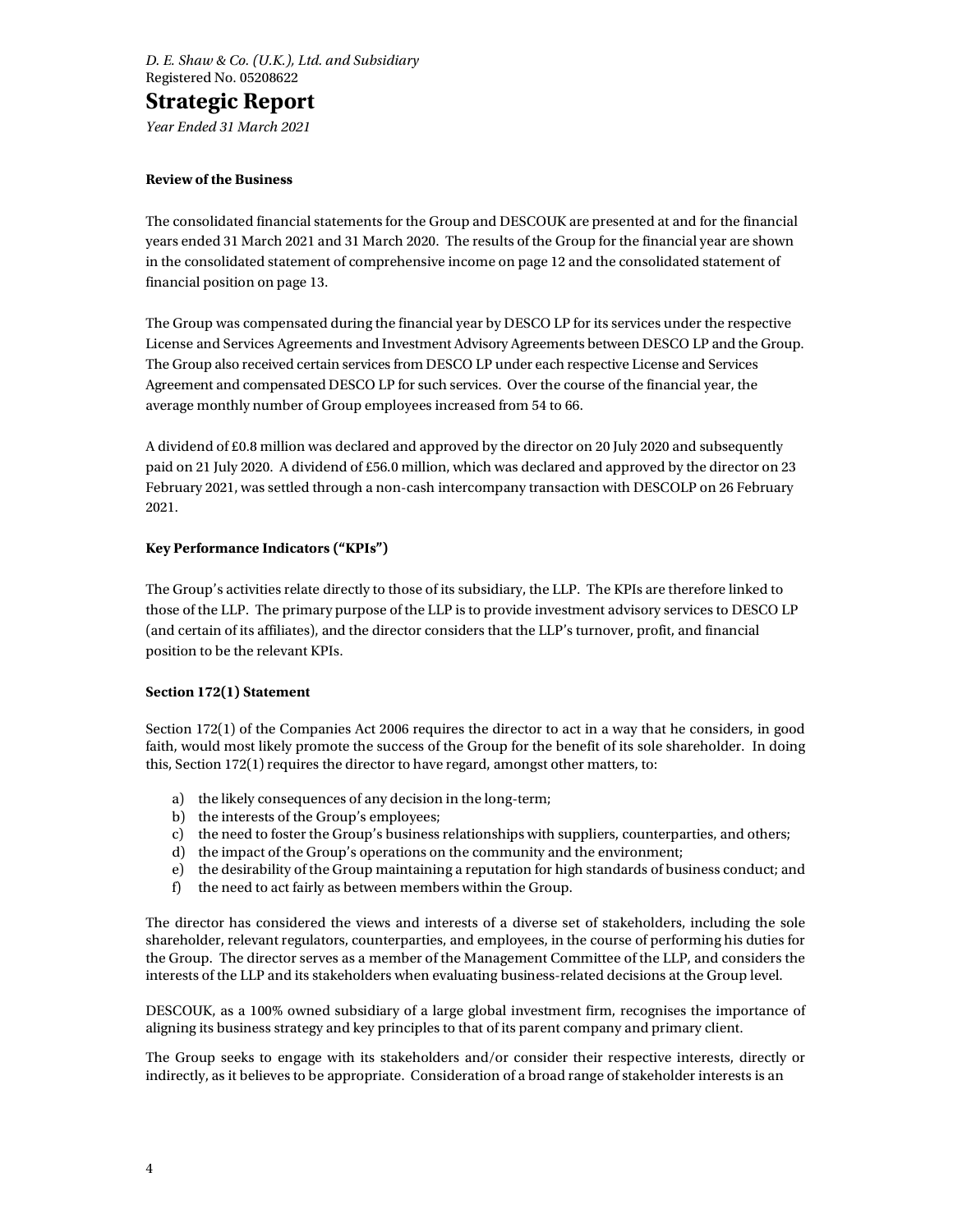D. E. Shaw & Co. (U.K.), Ltd. and Subsidiary Registered No. 05208622

# Strategic Report (Continued)

Year Ended 31 March 2021

## Section 172(1) Statement (Continued)

important aspect of the director's decision making process, although in balancing those different perspectives it is not always possible to deliver each stakeholder's desired outcome.

The director considers and discusses a broad range of information relating to the Group's activities to help understand the impact of the Group´s operations on its key stakeholders. Much of this information is provided to the Management Committee of the LLP and addresses business performance, activities, and developments, as well as key risks, legal and regulatory considerations, and employee matters.

The director believes that, as a result of his activities as a director and in other capacities (e.g., a member of the Management Committee of the LLP), he has discharged his duty under Section 172(1) of the Companies Act 2006.

#### Going Concern

The Group's business activities are set out under the heading "Principal Activity" as noted within the Director's Report. The financial position of the Group and of DESCOUK and their respective liquidity positions are reflected on their statements of financial position.

While the Group remains dependent on revenue primarily from DESCO LP, the director is not aware of any reason that this relationship will be terminated in the foreseeable future. The nature of the relationship with DESCO LP (and certain of its affiliates) indicates a high degree of certainty that the Group will continue to be profitable and, historically, the Group has received income in a timely manner in order to manage its obligations (which are relatively predictable in nature). As a consequence, the director believes that the Group and the Company are well placed to manage their business risks successfully. The director has a reasonable expectation that the Group and the Company will continue to have adequate resources and has also assessed the financial resources, performance, and client base of DESCO LP in order to arrive at a determination that the Group and the Company will have adequate capital to meet its obligations for the foreseeable future. The director has also considered the impact of COVID-19 and evaluated the impact on the Company's business in connection with its decision to prepare the financial statements on a going concern basis, which includes an assessment that the Company will be able to continue as a going concern for at least 12 months from the date the financial statements are available to be issued. Thus, the director continues to adopt the going concern basis of accounting in preparing the consolidated financial statements.

#### Future Developments

The director does not anticipate any significant change in the nature of the activities of the Company, or the associated risks, for the foreseeable future.